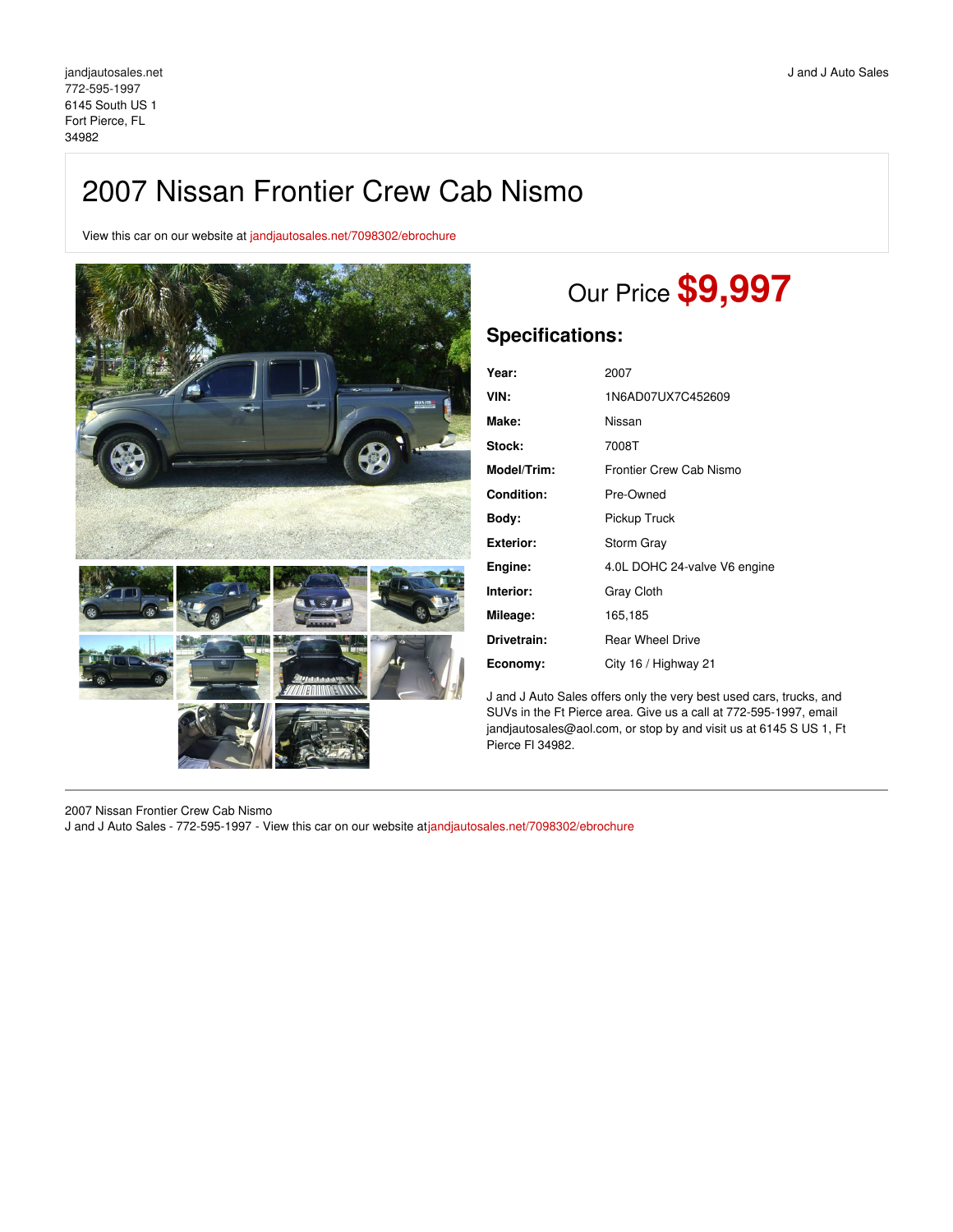

2007 Nissan Frontier Crew Cab Nismo

J and J Auto Sales - 772-595-1997 - View this car on our website at[jandjautosales.net/7098302/ebrochure](https://jandjautosales.net/vehicle/7098302/2007-nissan-frontier-crew-cab-nismo-fort-pierce-fl-34982/7098302/ebrochure)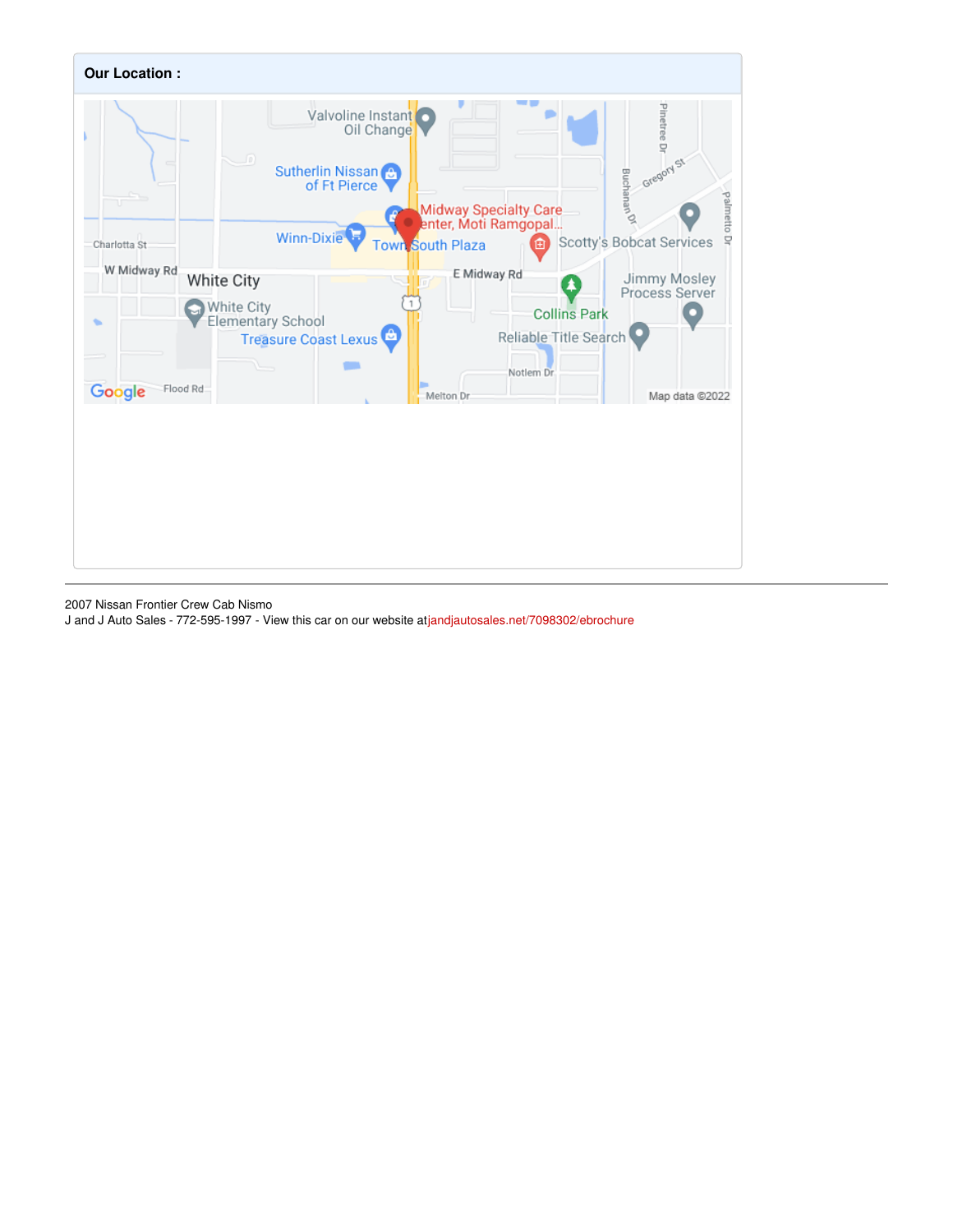## **Installed Options**

### **Interior**

- (2) coat hooks- (2) front/(2) rear cupholders- (2) rear ceiling assist grips
- (3) auxiliary pwr outlets- (4) bottle holders- AM/FM stereo w/CD player-inc: (6) speakers
- Air conditioning- Armrest style console lid- Cell phone storage- Chrome door handles
- Cruise control- Driver seat back pocket- Driver seat height adjuster & lumbar support
- Dual glove box w/lower lockable glove box Dual sunvisors w/extenders, vanity mirrors
- Engine immobilizer system- First aid kit- Fold down passenger seat
- Front ingress/egress A-Pillar assist grips- Front map lights
- Front passenger ceiling assist grip- Front passenger side seat pocket
- Front/rear door map pockets- Illuminated ignition
- Instrumentation-inc: tachometer, trip meter, coolant temp- Interior cab light
- Leather-wrapped steering wheel- Lower center console w/exposed storage
- Nismo floor mats- Oil & volt gauges Overhead sunglass holder- Pwr door locks
- Pwr windows w/driver side auto down- Rear bench seat w/fold down center armrest
- Rear defroster- Rear heater duct- Rear ingress/egress B-Pillar assist grips
- Rear under seat storage w/floor versatility
- Reclining front bucket seats w/adjustable active head restraints
- Reminders-inc: low fuel/washer fluid, driver fasten front seat belt Remote keyless entry
- Satin gauge/chrome vent accents- Tilt steering column- Tire pressure monitoring system
- Trip computer- Unique cloth seating surfaces
- Upper center console w/exposed storage & rubber mat Vehicle security system

#### **Exterior**

- (4) tie down cleats- Bed-rail caps- Cargo lamp- Chrome door handles
- Chrome front bumper- Chrome front grille- Chrome pwr mirrors
- Chrome rear bumper w/hitch ball provision Detachable tailgate w/lock- Fog lamps
- Front/rear splash guards- Privacy glass- Spray-on bedliner
- Tinted UV-reducing solar glass- Utili-Track channel system
- Variable intermittent windshield wipers

#### **Safety**

- (2) coat hooks- (2) front/(2) rear cupholders- (2) rear ceiling assist grips
- (3) auxiliary pwr outlets- (4) bottle holders- AM/FM stereo w/CD player-inc: (6) speakers
- Air conditioning- Armrest style console lid- Cell phone storage- Chrome door handles
- Cruise control- Driver seat back pocket- Driver seat height adjuster & lumbar support
- Dual glove box w/lower lockable glove box Dual sunvisors w/extenders, vanity mirrors
- Engine immobilizer system- First aid kit- Fold down passenger seat
- Front ingress/egress A-Pillar assist grips- Front map lights
- Front passenger ceiling assist grip- Front passenger side seat pocket
- Front/rear door map pockets- Illuminated ignition
- Instrumentation-inc: tachometer, trip meter, coolant temp- Interior cab light
- Leather-wrapped steering wheel- Lower center console w/exposed storage
- Nismo floor mats- Oil & volt gauges Overhead sunglass holder- Pwr door locks
- Pwr windows w/driver side auto down- Rear bench seat w/fold down center armrest
- Rear defroster- Rear heater duct- Rear ingress/egress B-Pillar assist grips
- Rear under seat storage w/floor versatility
- Reclining front bucket seats w/adjustable active head restraints
- Reminders-inc: low fuel/washer fluid, driver fasten front seat belt Remote keyless entry
- Satin gauge/chrome vent accents- Tilt steering column- Tire pressure monitoring system
- Trip computer- Unique cloth seating surfaces
- Upper center console w/exposed storage & rubber mat Vehicle security system

### **Mechanical**

- 16" off-road design alloy wheels- 2-wheel limited slip (ABLS)
- 4-wheel anti-lock braking system- 4.0L DOHC 24-valve V6 engine
- 5-speed automatic transmission w/OD- 6300# towing capacity- Chrome exhaust finisher
- Front independent suspension- Front tow hook- Fuel tank skid plate
- Full size spare tire w/alloy wheel- Locking rear differential- Multi-leaf rear suspension
- Nismo-spec Bilstein off-road shock absorbers Oil pan skid plate
- P265/75R16 BF Goodrich Rugged Trail all-season OWL tires
- Pwr 4-wheel vented disc brakes- Pwr rack & pinion steering- Rear wheel drive